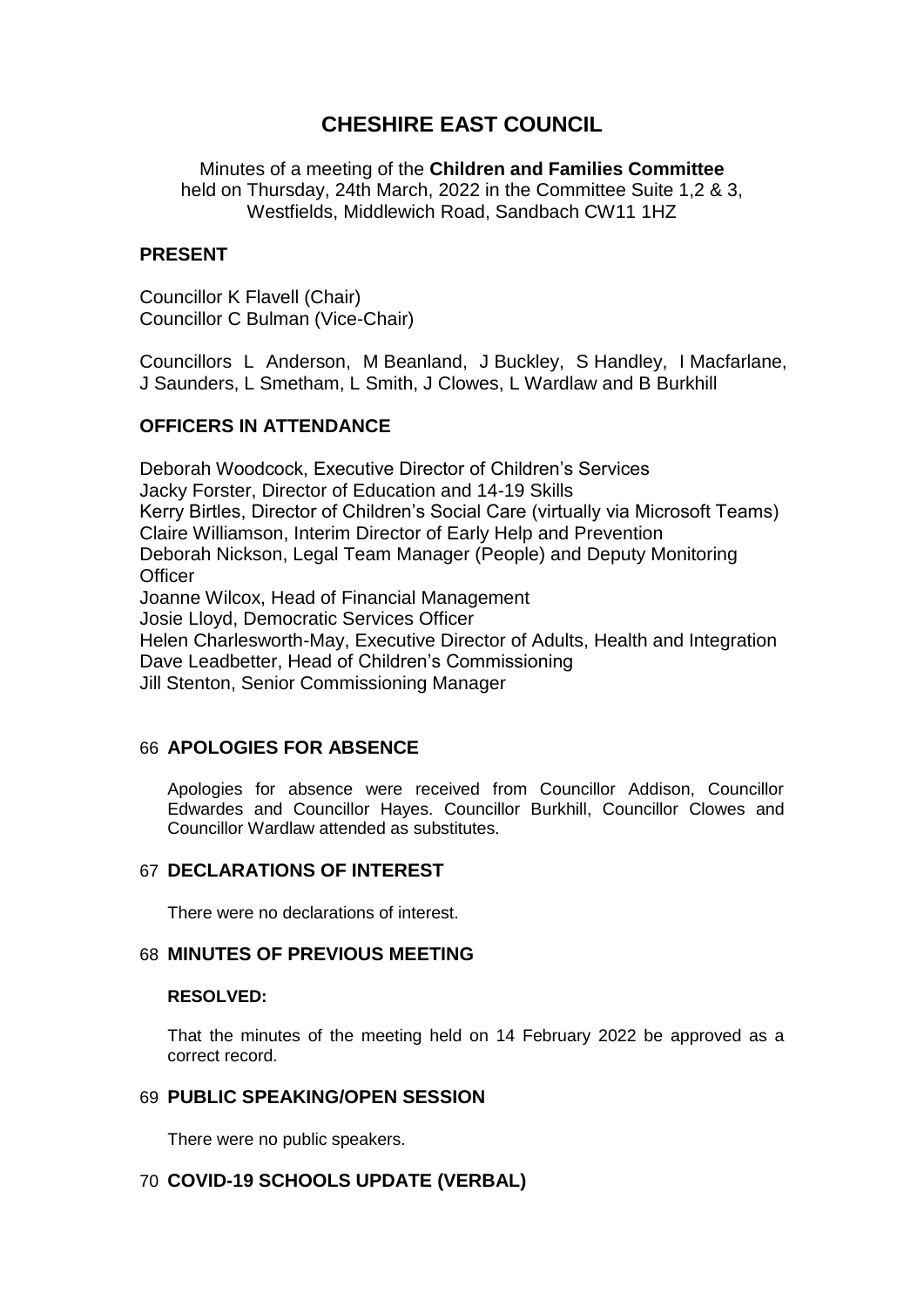The Director of Education and 14-19 Skills provided a verbal update on the Covid-19 position in schools. The rate of infection in the borough had recently increased, including in school age children. The majority of pupils were reported to be asymptomatic or experiencing mild illness. Pressures were more significant on staffing and the Council had provided support to ensure schools remained open. It was noted that fewer tests were being carried out now so there could not be a direct comparison with previous data. Testing was expected to reduce further after Easter with the government ending the offer of free testing and infection levels in schools would be monitored largely through absences. The issues of staffing and testing had been escalated to the Department for Education. The Education Recovery Group continued to meet regularly with schools.

A query was raised as to the progress of the vaccination programme in children and it was agreed that a written response would be provided with the data on this.

## **RESOLVED:**

That the update be noted.

## 71 **ALL AGE CARERS STRATEGY 2021-2025**

The committee received the report which sought approval to publish the All Age Carers Strategy 2021-2025.

It was agreed that a report would be brought back to committee at a later date to monitor how the objectives are being met.

#### **RESOLVED (unanimously):**

That the Children and Families Committee:

- 1. Note the details of the consultation and engagement completed for the All-Age Carers Strategy and All-Age Carers Hub.
- 2. Approve the publication of the All-Age Carers Strategy for 2021-2025 (Appendix 1).
- 3. Note the service model for the All-Age Carers Hub prior to recommissioning activity (Appendix 2).

## 72 **CHILDREN'S CARE AT HOME RECOMMISSION**

The committee received the report which outlined the redesign and recommission of a new Children's Care at Home purchasing system which aimed to be operational from November 2022.

It was agreed that a report would be brought back to committee to provide an update six months after the system had been in place.

#### **RESOLVED (by majority):**

That the Children and Families Committee: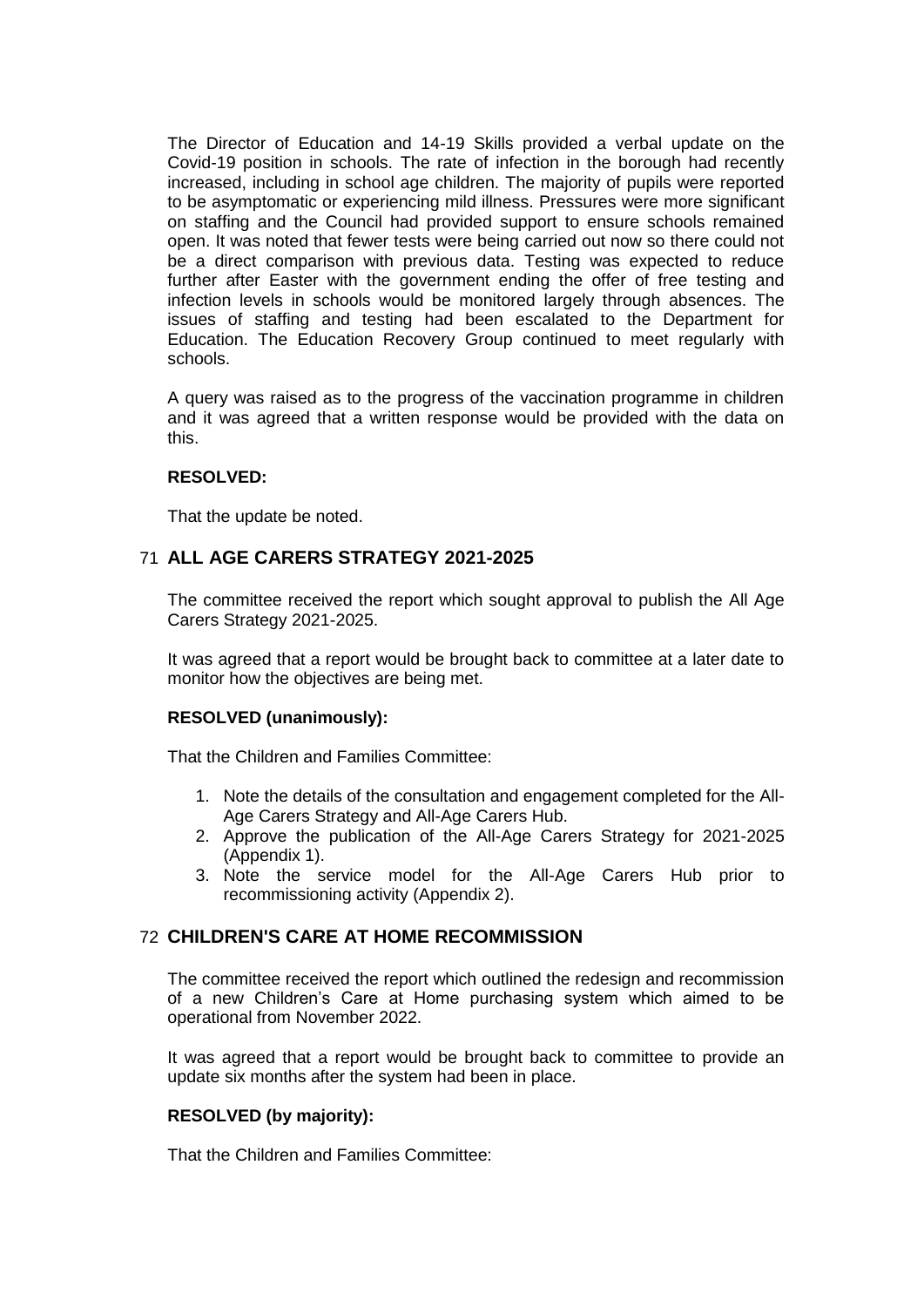- 1. Approve the redesign and recommission of a new Children's Care at Home purchasing system.
- 2. Delegates authority to the Executive Director of Children's Services to award contracts to providers to enter the Children's Care at Home purchasing system.

# 73 **SELF-EVALUATION OF CHILDREN'S SERVICES**

The committee received the report which set out the current self-evaluation for children's services.

It was agreed that a report would be brought to committee with a detailed update on the Educational Psychologist service.

A concern was raised about permanence and internal fostering and it was noted that a full report on this matter went to the Corporate Parenting Committee on 15 March 2022. This would be circulated to the committee for information.

A query was raised regarding the number of children living in residential care during 2020-2021. It was agreed that the Director of Children's Social Care would look into this data and provide a written response on the correct figure.

#### **RESOLVED:**

That the report be noted.

## 74 **CHILDREN AND FAMILIES PERFORMANCE REPORT QUARTER 3 2021-2022**

The committee received the report which provided an overview of performance across Children and Families services for quarter 3 of 2021-22.

A query was raised regarding the cost of living crisis and what support can be provided to children and schools who rely on energy for medical equipment. It was agreed that consideration would be given to this and feedback would be provided to the committee.

#### **RESOLVED:**

That the update be noted.

# 75 **COUNCILLOR FRONTLINE VISITS ANNUAL REPORT**

The committee received the report which provided an update on the themes and issues raised through councillor frontline visits to the Cheshire East Consultation Service, Child in Need and Child Protection Teams and the Children with Disabilities Social Work Team and Short Breaks Team over the last 12 months.

It was agreed that consideration would be given to encouraging wider engagement in the visits from Members across the Council.

## **RESOLVED:**

That the update be noted.